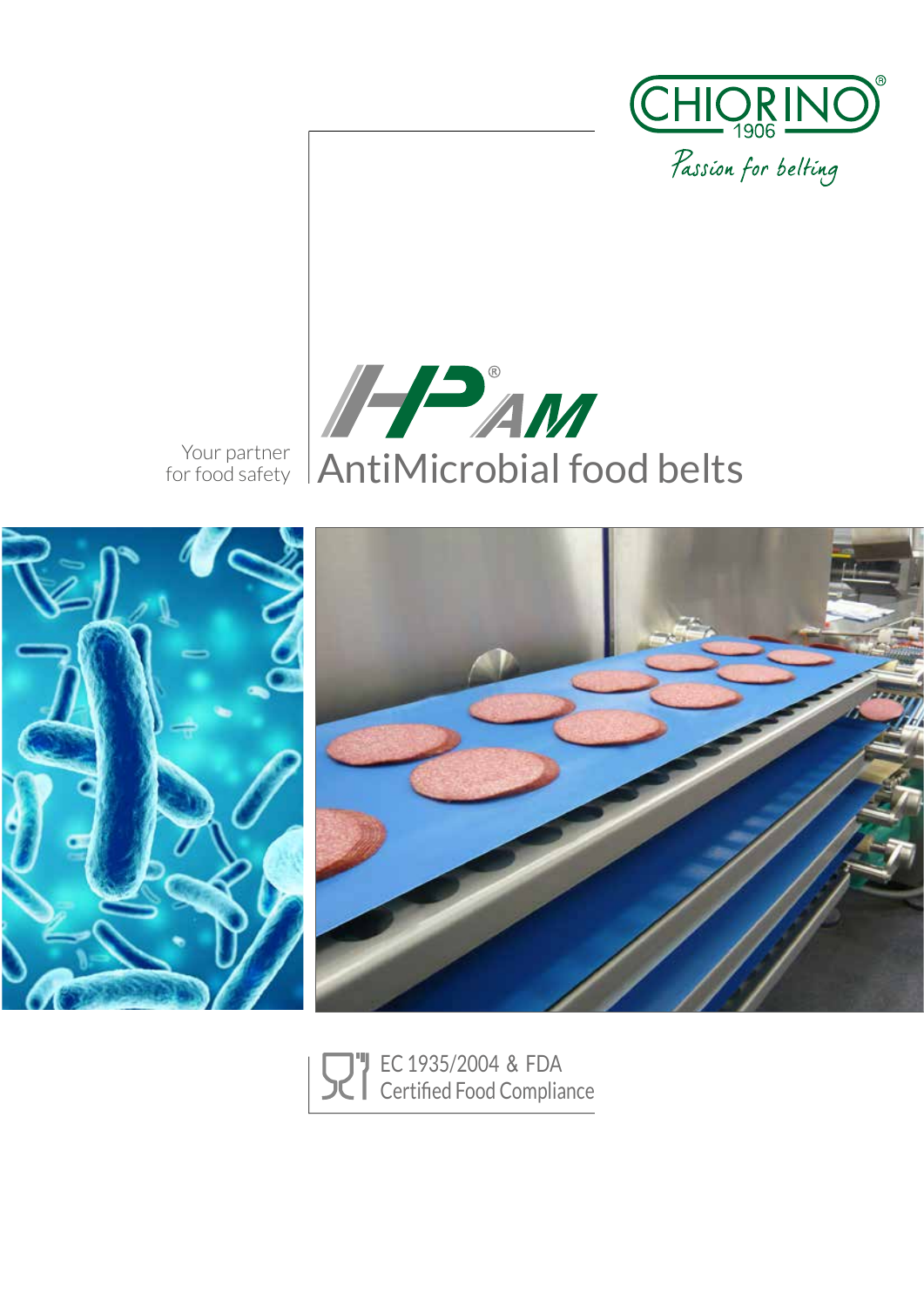

# **AND AntiMicrobial food belts**

Chiorino **HP® Antimicrobial** conveyor and process belts represent a breakthrough for food safety & hygiene.

The HP® Antimicrobial belts combine the advanced **antimicrobial bacteriostatic action** with the premium features of the HP® line. The bacteriostatic action **prevents bacteria build-up** on the belt surface by breaking the cycle of biofilm creation.

HP® Antimicrobial belts **do not contain biocides** (eg. metallic ions) that can migrate and contaminate the food.

They fully comply with **EU** and **international food regulations**.

HP® Antimicrobial belts **prevent product recalls** and **minimize the risks** on noncompliance during food safety inspections and audits by authorities.



# **Stop contamination and product recalls!**

*Food industry is continuously establishing stricter hygiene standards to prevent contaminations by microrganisms that may cause serious foodborne diseases and costly product recalls.*

*As the uncontrolled biofilm growth on a conveyor surface is a severe danger, Chiorino has developed a solution that minimizes this risk: the* **HP® Antimicrobial belts reduce by >99%** *the bacterial growth of most dangerous foodborne pathogens.*

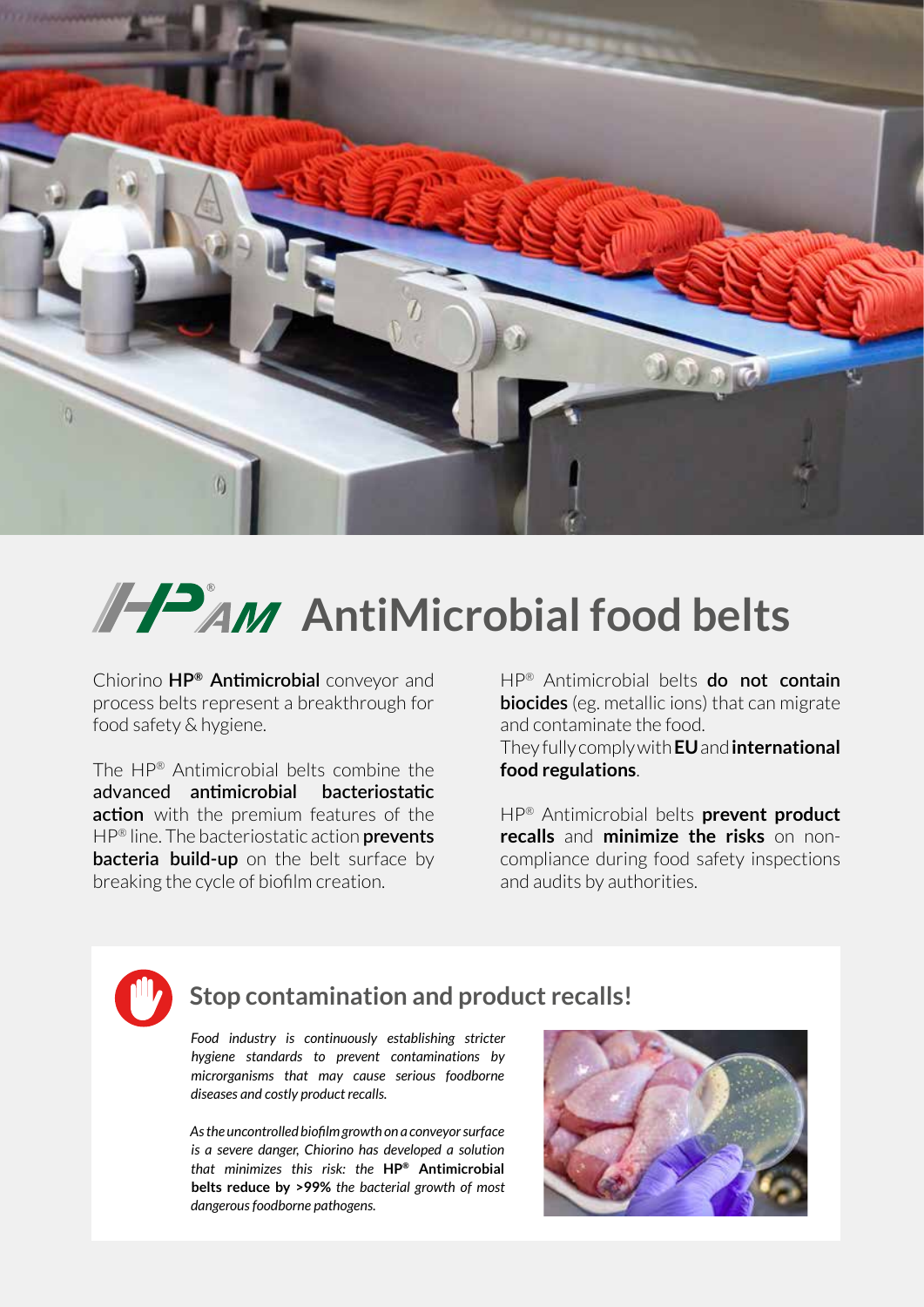# **Antimicrobial tests**

Measurement of antibacterial activity on plastics and other non-porous surfaces. *Test performed by external independent Laboratories.*

| <b>BACTERIA</b>                  | Antibacterial activity <sup>1</sup><br>ufc/cm <sup>2</sup> | <b>Reduction</b><br>% | <b>Test method</b> |
|----------------------------------|------------------------------------------------------------|-----------------------|--------------------|
| Staphylococcus aureus ATCC 6538P | 2.63                                                       | 99.77%                |                    |
| Escherichia coli ATCC 8739       | 3.54                                                       | 99.97%                |                    |
| Salmonella enterica ATCC 70072   | 3.54                                                       | 99.73%                | ISO 22196:2011     |
| Listeria monocytogenes CECT 5672 | 3.54                                                       | 98.87%                |                    |

<sup>1</sup>As reported by ISO22196:2011 and JAS 2801:2010 a material has an antibacterial attitude if its antibacterial activity is ≥2,00

| <b>FUNGI</b>                       | Antifungi action<br>rate $2$ | <b>Note</b>                            | <b>Test method</b> |  |  |
|------------------------------------|------------------------------|----------------------------------------|--------------------|--|--|
| Aspergillus brasiliensis ATCC9642  |                              |                                        |                    |  |  |
| Talaromyces pinophilum ATCC 11797  |                              | Belt remained free<br>of fungal growth |                    |  |  |
| Chaetomium globosum ATCC 6205      |                              |                                        | ASTM G-21-15       |  |  |
| Trichoderma virens ATCC9645        |                              |                                        |                    |  |  |
| Aereobasidium pullulans ATCC 15233 |                              |                                        |                    |  |  |

<sup>2</sup> Rates values: 1=No fungal growth; 2=<10% fungal growth; 3=10-30% fungal growth; 4=30-60% fungal growth; 5=>60% fungal growth

| <b>VIRUS</b>                                                             | Antiviral activity $3$ | Viral activity reduction | <b>Test method</b> |  |
|--------------------------------------------------------------------------|------------------------|--------------------------|--------------------|--|
| ATCC-CCL 1679 Orthomyxoviridae Influenza virus A<br>Influenza virus H3N2 | 0.000                  | 100%                     | ISO 21702:2019     |  |
| ATCC VR 782 Feline calcivirus                                            | 0.087                  | 98.56%                   |                    |  |

<sup>3</sup> Antiviral activity shows the ability of the antivirus material to abate the inoculated virus

# **Bacterial growth & biocides migration test**

Microbes have been inoculated on TPU belt covers in a petri dish. The bacterial growth has been monitored for 7 days simulating washing cycles of a belt in industrial application.



**Standard TPU belt**  $\boldsymbol{X}$  Bacterial growth on the belt's surface



Biofilm formation on belt



**TPU antimicrobial belts WITH BIOCIDES**

- Bacterial growth inhibited
- $\overline{X}$  Migration of biocides
- Loss of antimicrobial efficacy due to biocides migration



Food contamination & reduced  $\alpha$  antimicrobial effect with time  $\alpha$  No biofilm, no contamination



*Tests performed by external indipendent Laboratory.*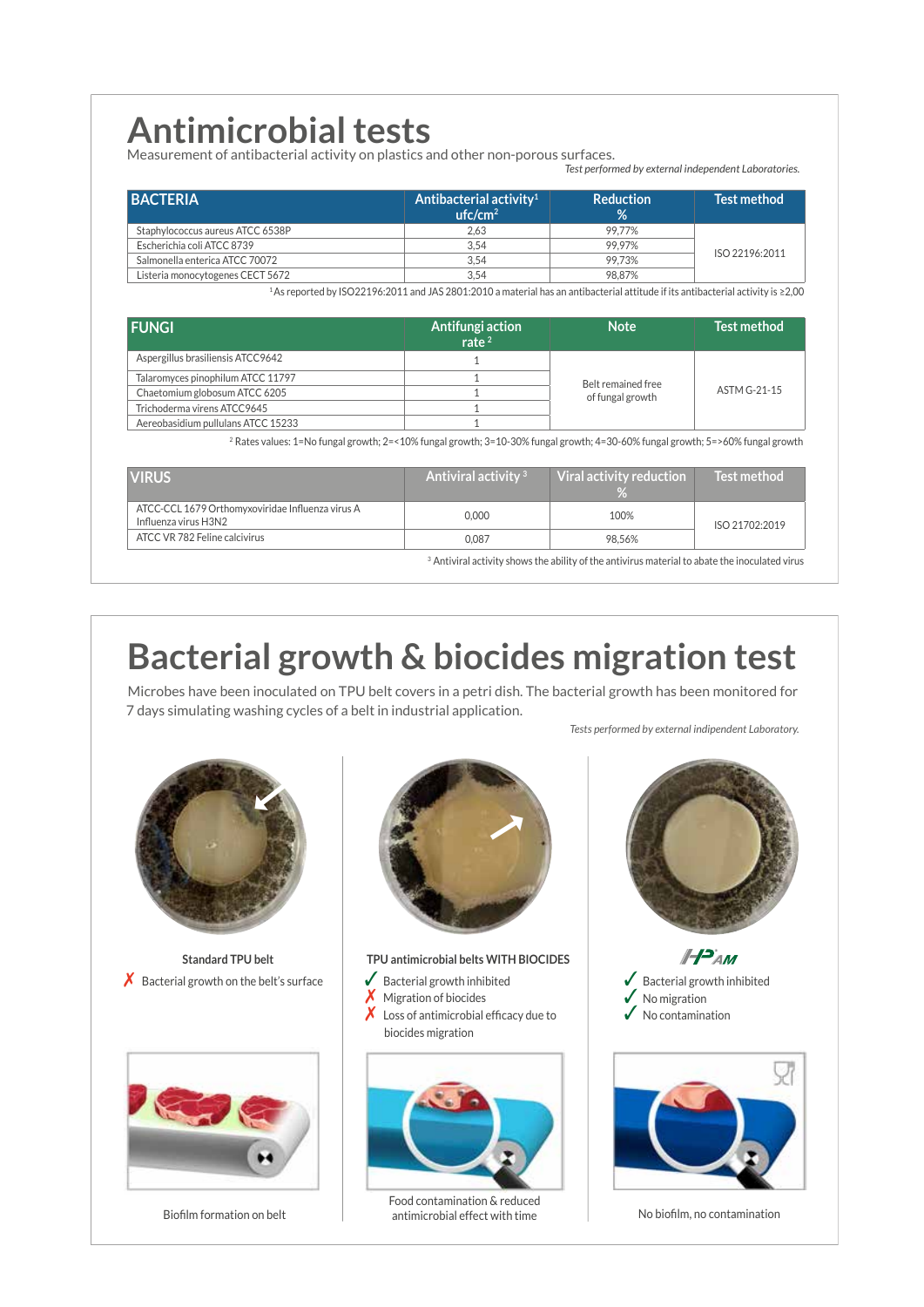

*Chiorino HP® Antimicrobial belts have been successfully tested by End users adopting severe hygienic protocols.*

*Comparative Swab Tests have been run on HP® AM belts both during the food processing and after sanitization cycles.*

*The bacteria count on HP® AM belts resulted far below the acceptable limits and it remained constant for the whole belt service life.*

*Customers declared that HP® AM belts fully support the HACCP procedures and facilitate cleaning operations (1).*

*(1) HP®AM belts do not replace the cleaning and sanification procedures*





# **PAM** Production program

| Code   | Type                      | Material   | Colour              | Surface   | Total<br>thickness | Knife edge<br>min.<br>radius <sup>(1)</sup> | Min.<br>pulley<br>diameter <sup>(1)</sup> | Pull<br>for $1%$<br>elongation | Temperature<br>resistance<br>°C |      |
|--------|---------------------------|------------|---------------------|-----------|--------------------|---------------------------------------------|-------------------------------------------|--------------------------------|---------------------------------|------|
|        |                           |            |                     |           | mm                 | mm                                          | mm                                        | N/mm                           | min.                            | max. |
| NA1669 | EL2-U10 HP blue AM        | HP® TPU    | $HP^{\otimes}$ blue | smooth    | 1.00               | $\overline{\phantom{a}}$                    | 10                                        | 2(2)                           | $-30$                           | 60   |
| NA1688 | EL3-U15 HP blue AM        | HP® TPU    | $HP^{\otimes}$ blue | smooth    | 1.50               | $\overline{\phantom{a}}$                    | 10                                        | 3(2)                           | $-30$                           | 60   |
| NA1667 | 1M5 U0-U2 HP blue A AM    | HP® TPU    | $HP^{\otimes}$ blue | smooth    | 0.70               | 3                                           | 6                                         | 5                              | $-30$                           | 110  |
| NA1665 | 1M5 U0-U2 HP VL blue A AM | HP® TPU    | $HP^{\otimes}$ blue | <b>VL</b> | 0.70               | 3                                           | 6                                         | 5                              | $-30$                           | 110  |
| NA1668 | 2M5 U0-U2 HP blue A AM    | $HP^*TPIJ$ | $HP^{\otimes}$ blue | smooth    | 1.30               | $\overline{4}$                              | 8                                         | 6                              | $-30$                           | 110  |
| NA1666 | 2M5 U0-U2 HP VL blue A AM | HP® TPU    | $HP^{\otimes}$ blue | VL        | 1.30               | 4                                           | 8                                         | 6                              | $-30$                           | 110  |

1 Minimum pulley radius / diameters is dependent on the joint recommended by Chiorino 2 Pull for 8% elongation

The technical data are valid under normal environmental conditions and are subject to change without notice.



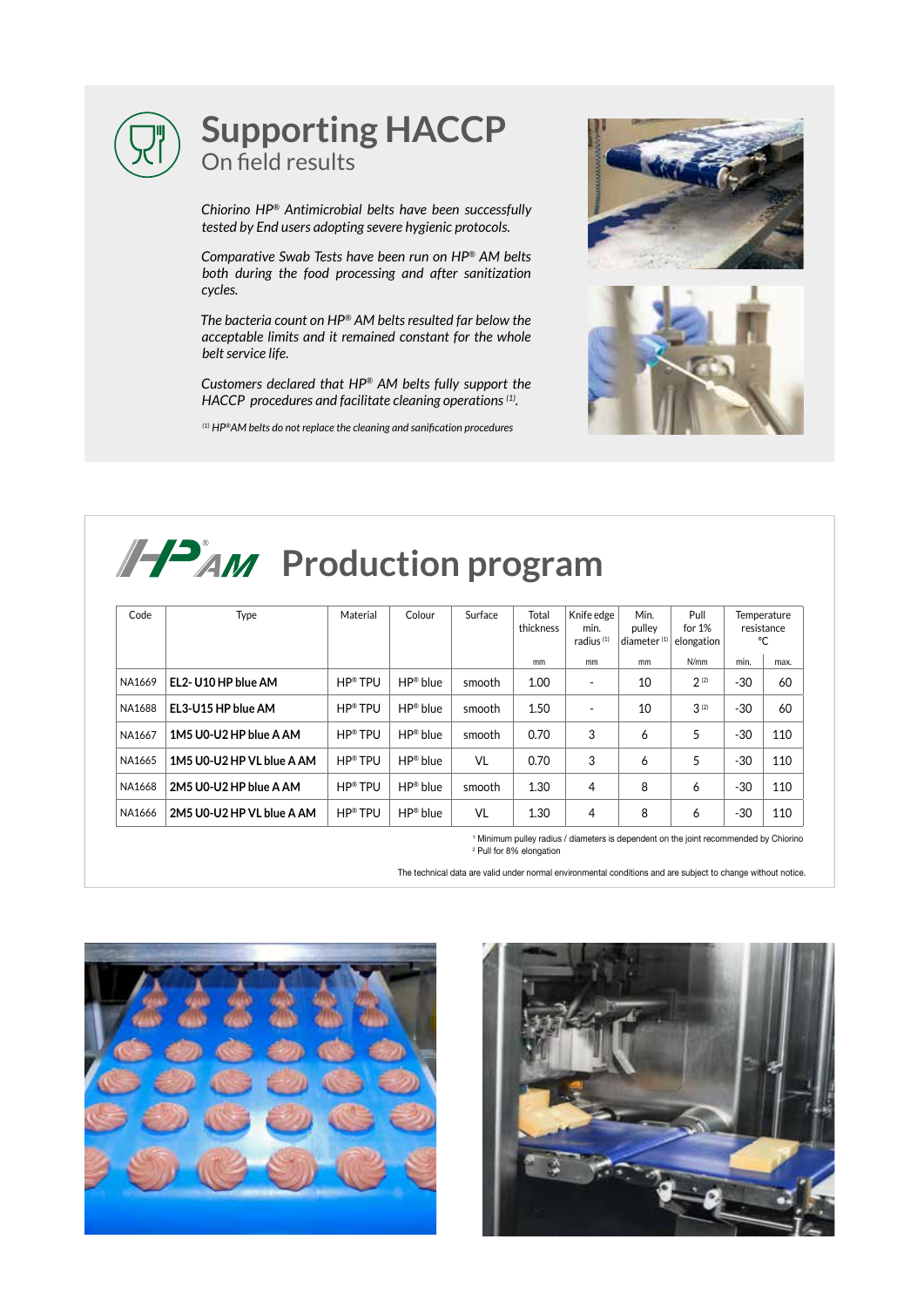# Enhancing food safety & hygiene

Durable inhibition of biofilm growth

They reduce bacterial growth by >99% and inhibit the biofilm formation. Allow faster and more effective cleaning operations, with lower water consumption (1).

Easier cleaning operations facilitate the use of less aggressive detergents, extending the belt service life.

They maintain constant the antimicrobial properties during the whole lifetime.

 $(1)$  HP AM belts do not replace cleaning and sanitizing procedures of the HACCP system.

# No food contamination Biocides-free

They do not contain biocides (eg. metallic ions) that can migrate and contaminate the food.



**Preserve food quality & Consumers' health and safety**

**Increased production** 

**Long service life**

**efficiency**



# A<sup>2</sup> Product System

Premium performances

Excellent resistance to:

• Chemicals & sanitization agents

**Certified Food Compliance**

**REGULATION EC 1935/2004 and amendments REGULATION EC 2023/2006 and amendments REGULATION EU 10/2011 and amendments**

**FDA (Food and Drug Administration)**

- High/low temperatures
- Fats and aggressive oils
- Mechanical stress caused by knife edges backflexing and scrapers.









**Prevent product recalls**

**Long service life**